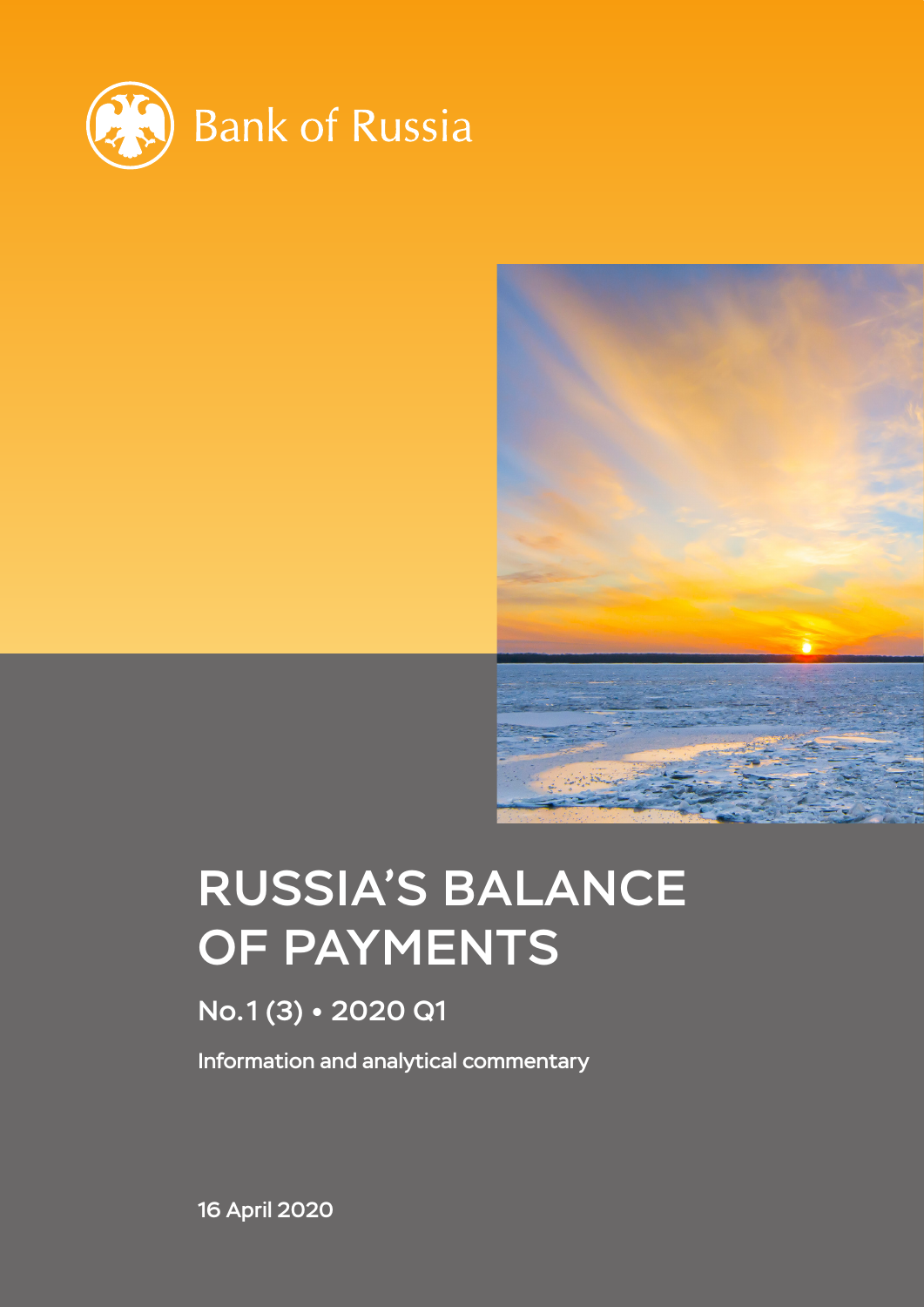## RUSSIA'S BALANCE OF PAYMENTS (2020 Q1)1

- **•** Due to the spread of the COVID-19 pandemic, the first quarter of 2020 saw a reversal of trends observed over the course of the last year.
- **•** Amid the pandemic and the associated restrictive measures implemented to limit people's movement, global oil consumption contracted dramatically, leading to oil prices plummeting to multi-year lows. Together with a general deterioration of external demand on the back of the expected global recession, this led to a significant drop in exports and a contraction of the current account surplus.
- **•** Non-residents' purchases of Russian government bonds in the secondary market switched to net sales in the second half of the quarter due to a growing risk aversion of global investors amid the spread of the coronavirus. In this context, the inflow of foreign direct investments in the Russian non-banking private sector dropped almost to zero in 2020 Q1.
- **•** At the same time, the floating exchange rate facilitated the adaptation of the balance of payments to low oil prices and the outflow of portfolio investments. Import amounts began to decline on the back of a weakening ruble and the anti-pandemic measures that were constraining the importation of travel services. In the months to come, imports will be additionally constrained by the quarantine measures in Russia, which have led to a decline in purchases of durable goods by households, as well as by supply problems due to production halts in other countries.
- **•** The adaptation process was smoothed by proactive fiscal rule-based sales of foreign currency in March, taking into account the current oil price. Additional stabilisation was provided by the increased supply of foreign currency in the domestic market by the Bank of Russia in connection with its purchase of foreign currency from the National Wealth Fund (NWF) to pay for Sberbank shares acquired by the Russian Government.

## Current account

In 2020 Q1, the current account surplus decreased by \$12 billion to \$22 billion (hereinafter, changes are year-on-year, unless indicated otherwise). This primarily occurred due to a contraction of oil and gas exports.

### *Goods and services exports*

In 2020 Q1, the value of goods and services exports declined by 13% (in 2019 Q4, by 8%). This was related to a dramatic drop in global prices for energy products and certain metals, as well as to an overall deterioration of external demand amid the spread of the coronavirus pandemic. According to the FCS, $2$  in January -February 2020, the physical amount of supplies dropped for many products.

### *Goods exports*

**Oil.** In 2020 Q1, the decline in the value of exports of oil and petroleum products increased to 18% (in 2019 Q4, -14%), following the drop in global oil prices. According to the FCS, its physical amount contracted in January – February by 6% amid the declining global demand for energy products due to the pandemic and the associated restrictive measures. According to the International Air Transport Association (IATA) and FlightRadar24, the number of flights per day dropped by 70% in 2020 Q1 due to the termination of air transportation by certain countries and other restrictions on movement. Due to the lockdown, the consumption of motor fuel drastically declined. The drop in the supplies to the EU was the main contributor to the decline in Russian oil exports. However, Russia maintained its leadership in the EU oil and petroleum products import market with the share of around 30%.

*<sup>1</sup> The commentary on the balance of payments includes a preliminary estimate of its indicators in 2020 Q1 and actual data on the international reserves.*

*<sup>2</sup> The Russian Federal Customs Service.*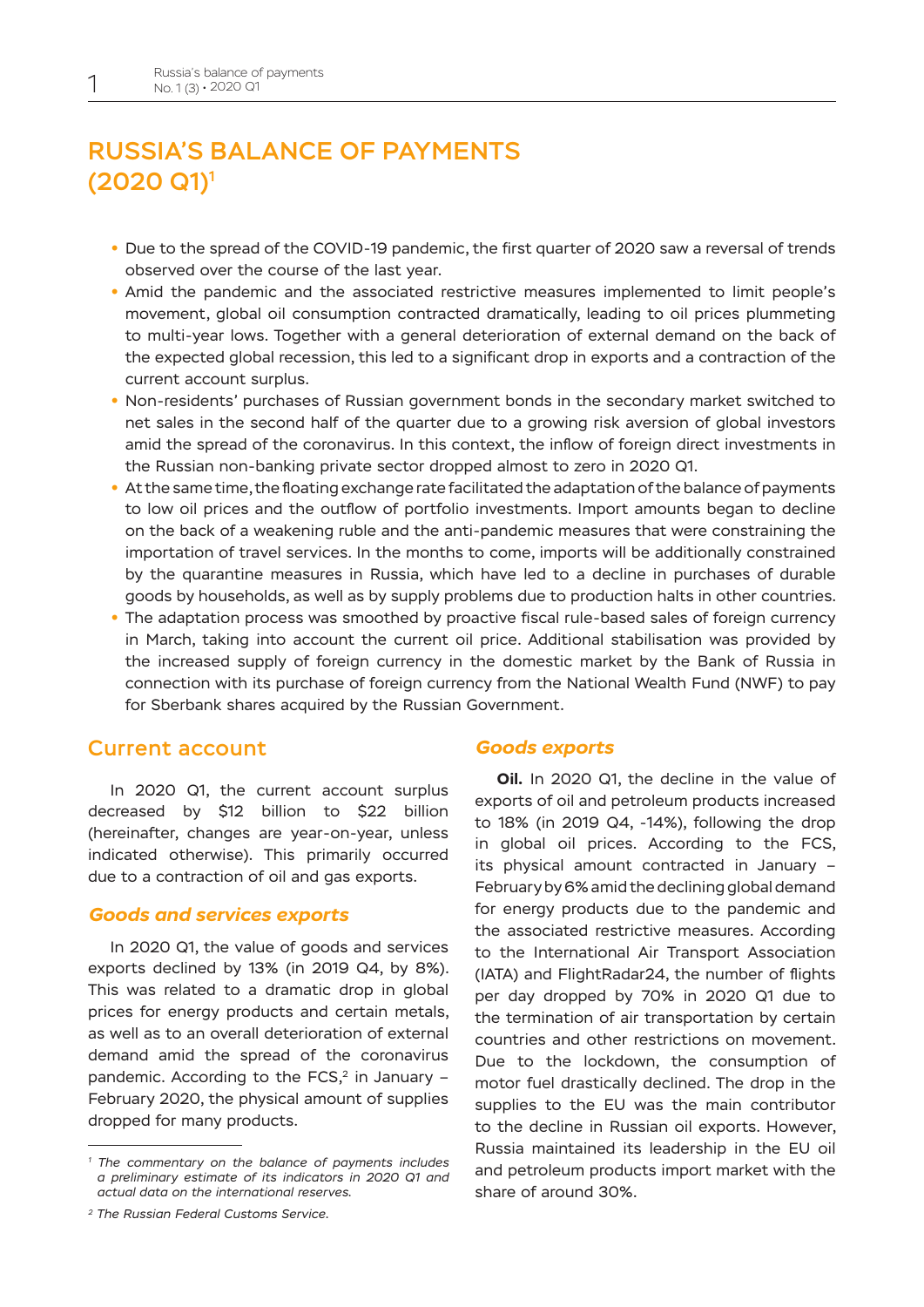**Natural gas.** The value of exports of natural gas in the gaseous state contracted twofold in 2020 Q1 (in 2019 Q4, -24%). This was connected with the decline in gas prices in the European market that dropped by 50% in 2020 Q1 (in 2019 Q4, -41%) on the back of record high inventories due to a warm winter and increased LNG supplies. At the same time, according to the FCS, in January – February 2020, the average price of exported natural gas in the gaseous state from Russia to all countries plummeted by 35%. Its physical amount dropped by 25% (in 2019 Q4, +7%) primarily owing to the supplies to the EU. The growth in Russian LNG exports slowed down amid the weakening Asian demand due the coronavirus.

**Non-oil and gas exports.** In value terms, nonoil and gas exports of products and services in 2020 Q1 did not change significantly. Various product items showed mixed dynamics. On the one hand, January – February 2020 saw a decline in exports of wheat, coal, ferrous metals, aluminium, timber and fertilisers, both in value and physical terms, due to a slowdown in the pace of growth of the global economy. On the other hand, the export of gold was higher than during the same period of the previous year due to increased demand for safe assets amid the uncertainty caused by the coronavirus pandemic.

## *Services exports*

In 2020 Q1, services exports dropped by 5%. The export of services under the 'Travel' item fell by nearly 20% due to the pandemic. In January, Chinese authorities prohibited local travel agencies from selling tours abroad. This held back outbound tourism, including to Russia. In February, in order to contain the spread of the coronavirus, Russia closed entrance for Chinese citizens (8% of all foreign tourist visits to Russia in 2019). In March, entrance to Russia was closed for all foreign citizens and stateless persons, including tourists. Apart from travel services, the value of transportation services also saw a decline on the back of the abovementioned contraction of supplies of goods and inbound tourism.

## *Goods and services imports*

In 2020 Q1, goods and services imports declined by 1% (in 2019 Q4, +10%).

## *Goods imports*

In 2020 Q1, the value of imports of goods remained nearly unchanged. At the same time, according to the FCS, imports from non-CIS countries declined in March by 4% due to the weakening ruble after its growth in January. The shutdown of production in China due to the coronavirus led to a decline in supplies of vehicles and parts for equipment, taps, valves and other fittings to Russia. Besides, a notable negative contribution to imports was made in January – February 2020 by a contraction of medicine purchases. Russian importers used reserves accumulated in October – November 2019 when they were expecting the introduction of mandatory labelling of medicines starting from 1 January 2020. In December, the effective date for that was postponed until 1 July 2020.

## *Services imports*

The value of imports decreased by 6% in 2020 Q1. The imports of travel services dropped by 14%. Due to the coronavirus, certain countries, which are popular destinations among Russian tourists, introduced restrictive measures (such as immigration bans, air travel suspension and mandatory quarantine). In addition, Russia first restricted flights to a number of countries and then terminated regular and charter flights from Russia to all countries altogether.

## Financial account

## *General government3 and the central bank*

In 2020 Q1, net borrowing dropped nearly to zero (in 2019 Q1, \$9 billion) largely due to a sell-off of Russian government bonds by nonresidents in the secondary market, which offset the purchases of sovereign securities early in the year. This happened amid a growing risk

*<sup>3</sup> Including the federal government and the constituent entities of the Russian Federation.*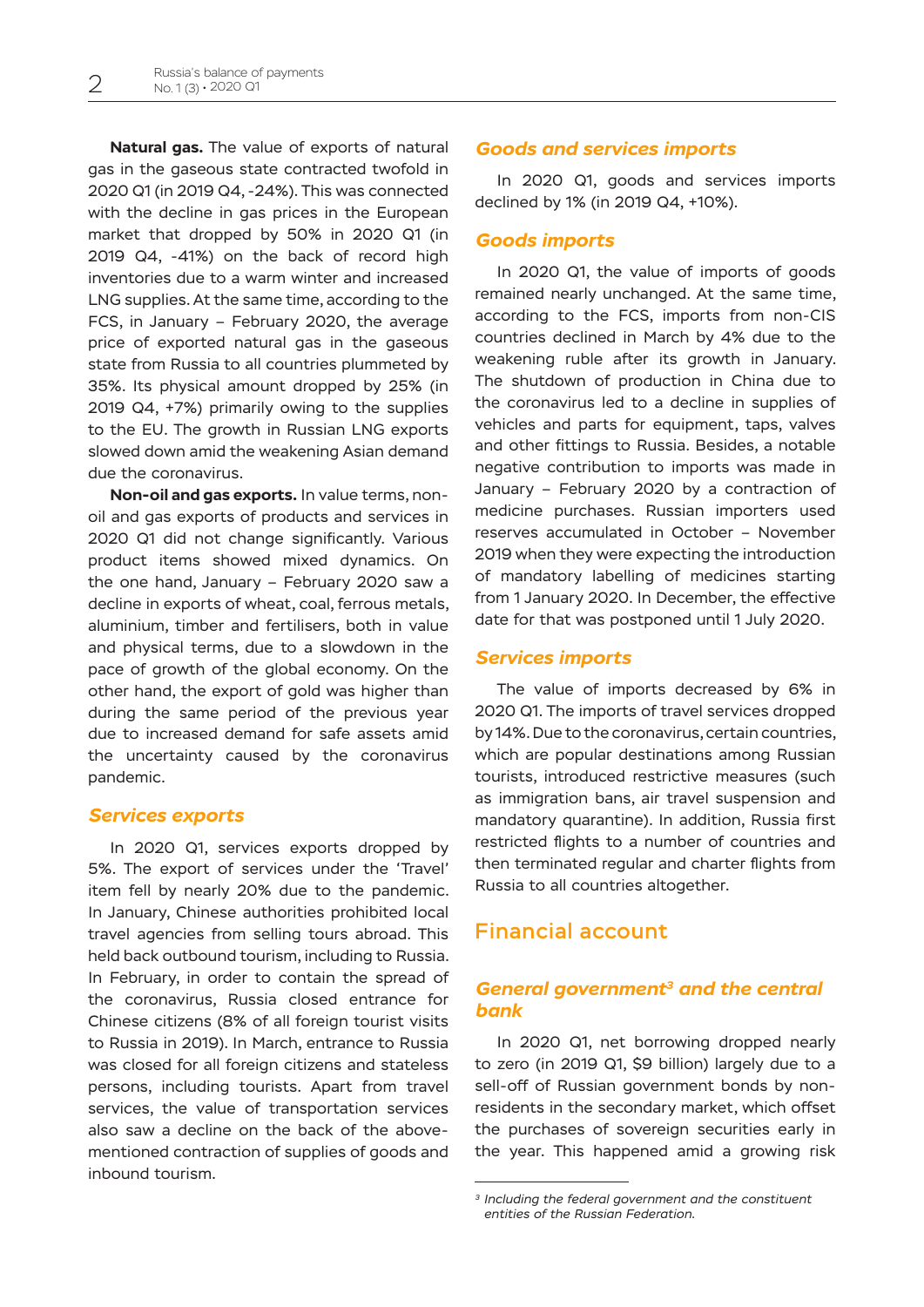aversion of global investors on the back of the spread of the coronavirus.

## *Financial transactions of the private sector*

In 2020 Q1, net lending by the private sector to the rest of the world contracted to \$17 billion (in 2019 Q1, \$24 billion). This happened largely due to a slowdown of growth in foreign assets on the back of dropping proceeds from foreign economic activity. At the same time, in 2020 Q1, the growth of assets of other sectors in the form of direct and portfolio investments was greater than the overall decline of assets in other forms. Foreign liabilities of other sectors in 2020 Q1 dropped mainly at the expense of portfolio investments and loans. Due to the deteriorating situation in global financial markets in connection with a threat of a global recession amid the pandemic, the inflow of foreign direct investments to other sectors came nearly to a halt in 2020 Q1 (in 2019 Q1, their liabilities in the form of foreign direct investments increased by \$10 billion). In 2020 Q1, foreign liabilities of banks continued to decline.

## *international reserves*

As a result of transactions recognised in the balance of payments, reserve assets increased by \$5 billion in 2020 Q1 (in 2019 Q1, growth of \$19 billion). The growth of reserve assets slowed down mainly due to a decrease in fiscal rulebased foreign currency purchases amid falling oil prices. In addition, on 10 March, the Bank of Russia started proactive foreign currency sales in the domestic market under the fiscal rule, taking into account the current oil price. On 19 March, the Bank of Russia started foreign currency sales in the domestic market in connection with its purchase of foreign currency from the National Wealth Fund (NWF) to pay for acquired Sberbank shares. Overall, supported by transactions, revaluations and other adjustments, international reserves grew by \$9 billion in 2020 Q1 to \$563 billion.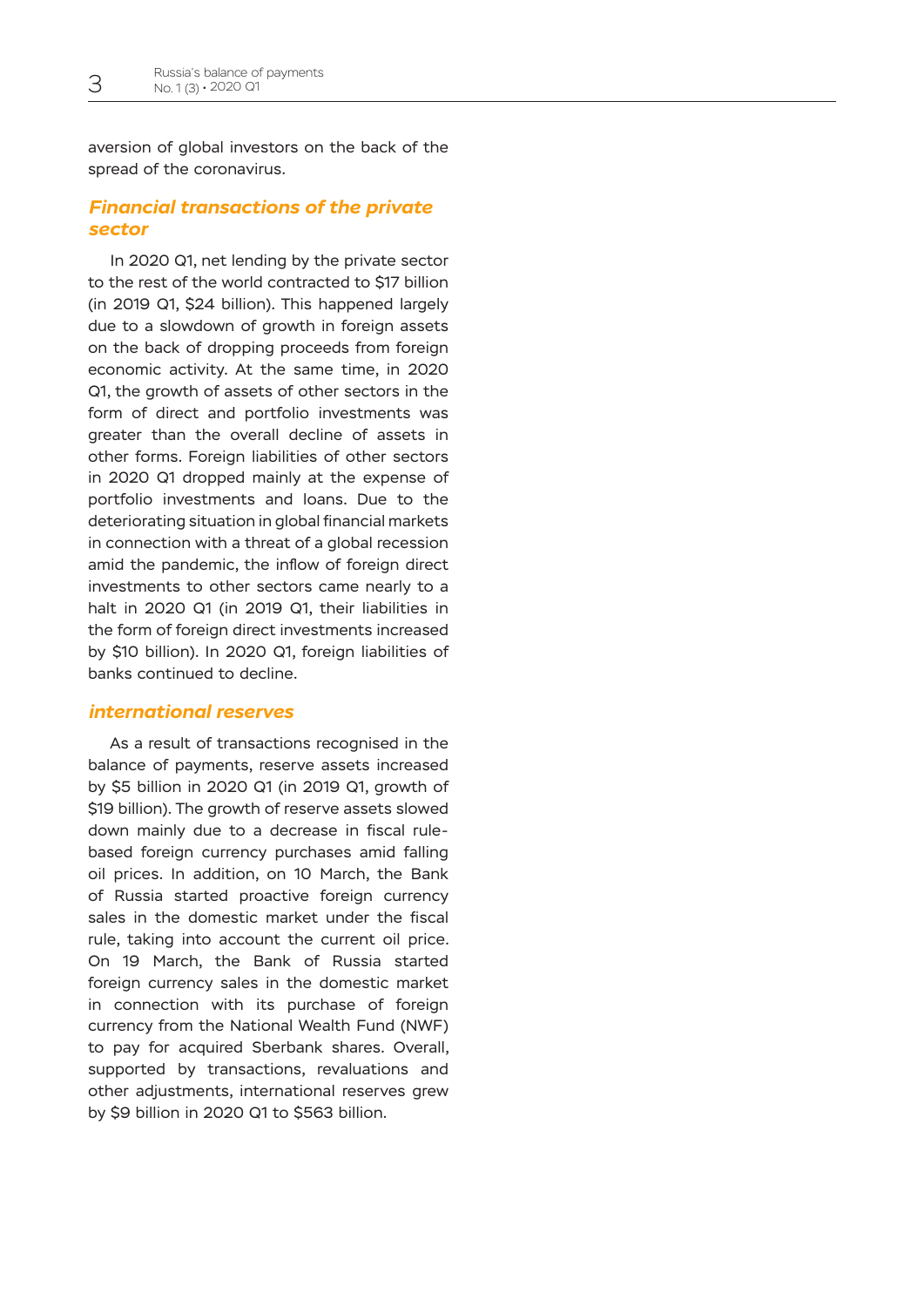#### RUSSIA'S BALANCE OF PAYMENTS

(BILLIONS OF US DOLLARS)\*

|                                                                                                | 2018   |                |                |           | 2019   |                |                |           | 2020   |
|------------------------------------------------------------------------------------------------|--------|----------------|----------------|-----------|--------|----------------|----------------|-----------|--------|
|                                                                                                | Q1     | Q <sub>2</sub> | Q <sub>3</sub> | <b>Q4</b> | Q1     | Q <sub>2</sub> | Q <sub>3</sub> | <b>Q4</b> | $Q1**$ |
| <b>Current account</b>                                                                         | 29.9   | 18.0           | 27.5           | 38.4      | 33.6   | 10.0           | 10.9           | 10.2      | 21.7   |
| Trade balance                                                                                  | 44.1   | 45.4           | 47.8           | 57.2      | 47.0   | 39.5           | 38.0           | 39.9      | 32.1   |
| Exports                                                                                        | 101.5  | 108.8          | 110.4          | 122.4     | 102.6  | 101.4          | 103.4          | 111.3     | 87.8   |
| <i>Imports</i>                                                                                 | 57.4   | 63.4           | 62.7           | 65.2      | 55.6   | 62.0           | 65.4           | 71.4      | 55.7   |
| Services balance                                                                               | $-6.6$ | $-7.7$         | $-8.7$         | $-6.9$    | $-6.0$ | $-9.0$         | $-11.5$        | $-9.8$    | $-5.5$ |
| Exports                                                                                        | 14.0   | 16.7           | 17.4           | 16.7      | 13.8   | 15.8           | 17.0           | 16.2      | 13.1   |
| <i>Imports</i>                                                                                 | 20.6   | 24.4           | 26.1           | 23.6      | 19.8   | 24.7           | 28.5           | 26.0      | 18.6   |
| Primary and secondary income account                                                           | $-7.6$ | $-19.7$        | $-11.5$        | $-11.9$   | $-7.4$ | $-20.5$        | $-15.6$        | $-20.0$   | $-4.9$ |
| Financial account, excluding reserve assets                                                    | 12.7   | 9.7            | 24.8           | 30.6      | 12.3   | $-5.1$         | $-7.2$         | $-4.6$    | 15.7   |
| Balance of financial assets and liabilities of general government and<br>central bank          | $-6.6$ | 11.1           | 2.9            | 1.3       | $-9.3$ | $-6.2$         | $-3.6$         | $-3.9$    | $-0.3$ |
| Balance of financial assets and liabilities of private sector                                  | 19.4   | $-1.4$         | 21.9           | 29.3      | 21.6   | 1.1            | $-3.5$         | $-0.8$    | 16.1   |
| <b>Bank liabilities</b>                                                                        | $-2.5$ | $-9.6$         | $-3.8$         | $-9.2$    | $-3.2$ | $-6.7$         | $-7.9$         | $-2.1$    | $-4.1$ |
| Liabilities of other sectors                                                                   | 1.0    | 4.0            | $-8.4$         | $-0.7$    | 5.7    | 13.0           | 5.3            | 0.7       | $-4.7$ |
| <b>Bank assets</b>                                                                             | 0.3    | $-5.7$         | 8.6            | 4.5       | 9.2    | 6.6            | $-5.8$         | $-11.9$   | 5.2    |
| Assets of other sectors                                                                        | 17.6   | $-1.2$         | 1.2            | 14.9      | 15.0   | 0.8            | $-0.3$         | 9.8       | 2.1    |
| Net errors and omissions                                                                       | 2.5    | 3.3            | 2.3            | $-4.5$    | $-2.6$ | 1.7            | $-2.0$         | 1.0       | $-1.0$ |
| Change in reserve assets                                                                       | 19.3   | 11.3           | 5.0            | 2.6       | 18.6   | 16.6           | 15.9           | 15.4      | 5.0    |
| For reference: financial transactions of private sector<br>(net lending (+)/net borrowing (-)) | 16.1   | $-4.7$         | 19.0           | 33.3      | 24.0   | $-0.6$         | $-1.7$         | 0.2       | 17.0   |
| For reference: foreign direct investments                                                      |        |                |                |           |        |                |                |           |        |
| Total, to other countries                                                                      | 13.4   | 4.9            | 1.3            | 11.9      | 9.7    | 4.7            | 2.4            | 5.7       |        |
| Total, to Russia                                                                               | 7.8    | 2.4            | $-2.9$         | 1.5       | 10.9   | 6.0            | 9.0            | 5.9       |        |
| Other sectors, change in assets                                                                | 12.6   | 4.6            | 1.0            | 11.5      | 9.1    | 4.4            | 5.1            | 4.6       | 4.9    |
| Other sectors, change in liabilities                                                           | 6.3    | 2.0            | $-4.0$         | 1.5       | 10.3   | 5.1            | 8.8            | 4.5       | 0.2    |

\* In financial account, surplus denotes net lending and deficit denotes net borrowing. In assets and liabilities, '+' denotes growth, '-' denotes decline.

\*\* Estimate, net of foreign currency reserves.

Table 1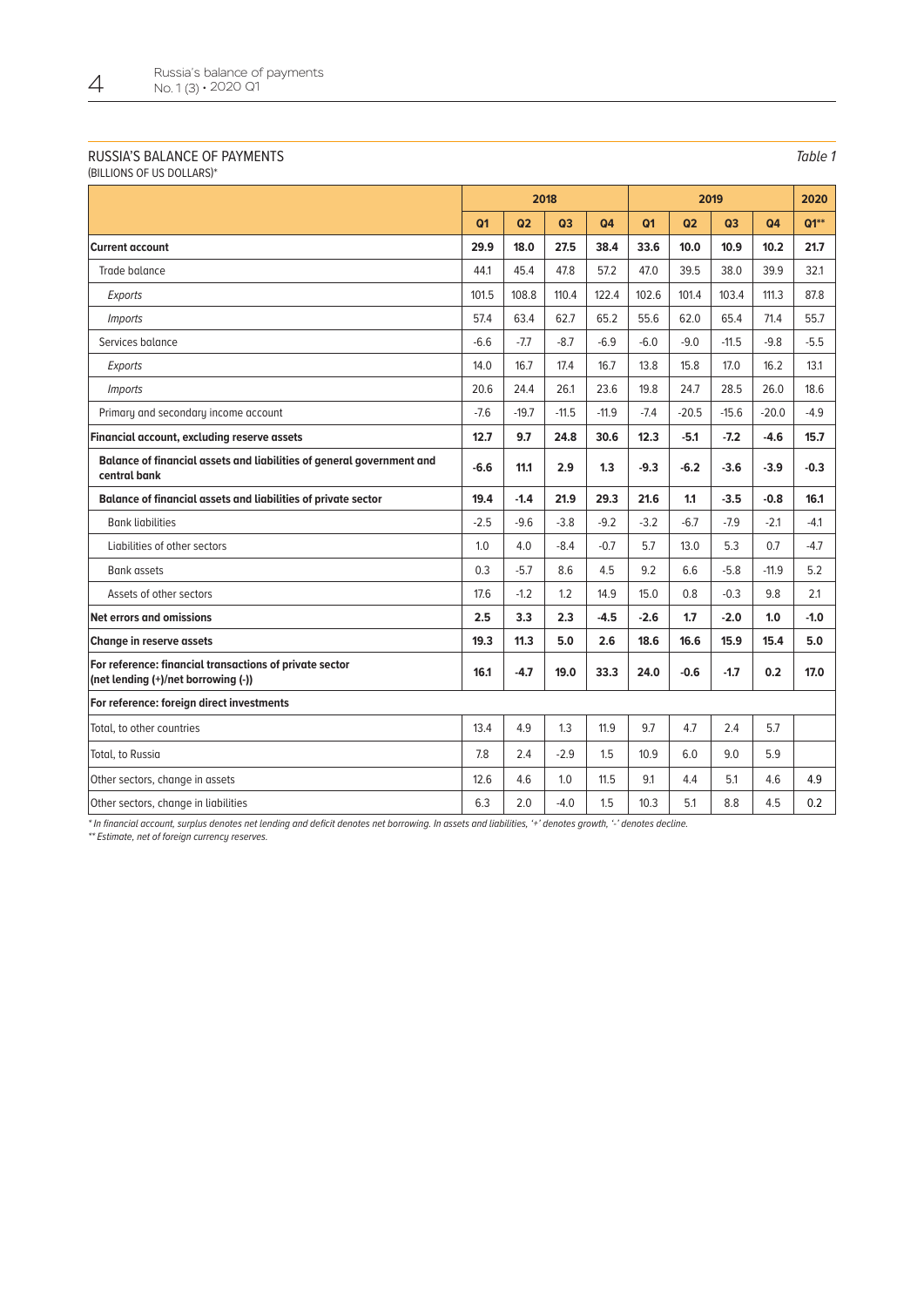#### EXPORTS AND OIL PRICE Chart 1







Chart 4

Chart 6





Source: Bank of Russia.

#### INTERNATIONAL RESERVES (BILLIONS OF US DOLLARS)



Source: Bank of Russia.

#### PRIVATE SECTOR FINANCIAL ACCOUNT COMPONENTS\* (BILLIONS OF US DOLLARS)



\* '+' denotes net lending and '-' denotes net borrowing. Source: Bank of Russia.



Sources: Bank of Russia, Thomson Reuters.

### CURRENT ACCOUNT CHart 3



Sources: Bank of Russia, Rosstat.

-20





-10  $\overline{0}$ 10 20 30 40

2017 2018 2019 2020 General government and the central bank Private sector Financial account balance excluding international reserves \* '+' denotes net lending and '-' denotes net borrowing.